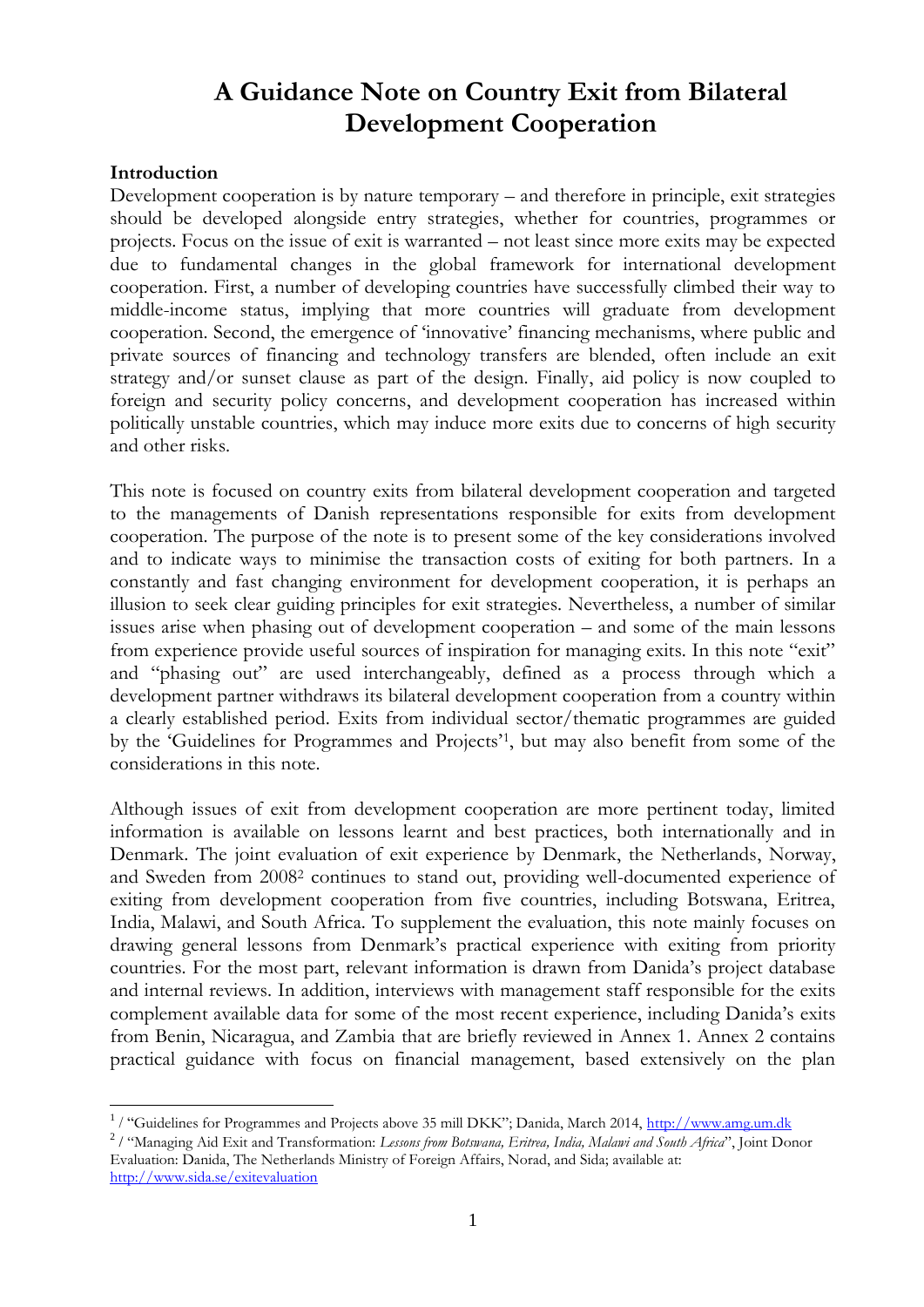developed by the Danish representation in Benin in 2011. Finally, a brief list of the most relevant literature on exit from development cooperation is provided in Annex 3.

## **1. An Exit Typology – guiding actions on the ground**

It is clear that above all, context matters in setting the framework for planning and managing an exit. Key factors in the partner country, including the macroeconomic situation and the level of aid dependency, determine the framework for bilateral relations concerning development cooperation. Furthermore, the communication about the exit decision and Danida's role in the partner country play important roles for the actual management of an exit.

The following 'types' of exit are determined by the rationale for exit and a combination of economic, governance, and security factors:

- Exit as a transformation of relations. The main exit objective is to secure Denmark's reliability as a partner and the achievement of expected results with a view to strengthening other bilateral relations by developing or expanding political and/or commercial cooperation;
- Exit as part of administrative down-sizing, reducing the number of priority countries. The main exit objective is to secure achievement of the outputs envisaged within a given time period;
- Exit as crisis management. Characterised by insecure conditions and/or strained diplomatic relations. The exit objective is to wind up orderly, but as quickly as possible.

In the communication about decisions to exit, one or more of the following explanations for the decision to exit are commonly used:

- The graduation argument the recipient can manage without bilateral aid (e.g. with reference to Denmark's BNP country limits), which refers to the partner country reaching 'middle income' status;
- The 'revised criteria for selecting partner countries' argument based on e.g. calls for fewer partner countries and fewer sectors to enhance aid effectiveness, and commonly used to implement changes in the total volume of bilateral development cooperation;
- The governance argument the recipient is disqualified due to violation of good governance standards. Such standards are often included as 'underlying principles' for development cooperation<sup>3</sup>;
- The mismanagement argument the recipient is accused of mismanagement of aid; and
- The security argument the recipient is disqualified due to costs of security increasing beyond acceptable levels.

In response to the above, a number of different ways of phasing out can be distinguished, including:

Cancellation of agreements: just winding up administratively;

 $\overline{a}$ <sup>3</sup>/See e.g. "The future of budget support to third countries, section 4.1", Green Paper from the Commission to the Council, the European Parliament, the European Economic and Social Committee, and the Committee of Regions, COM (2010) 586 final, Brussels 19.10.2010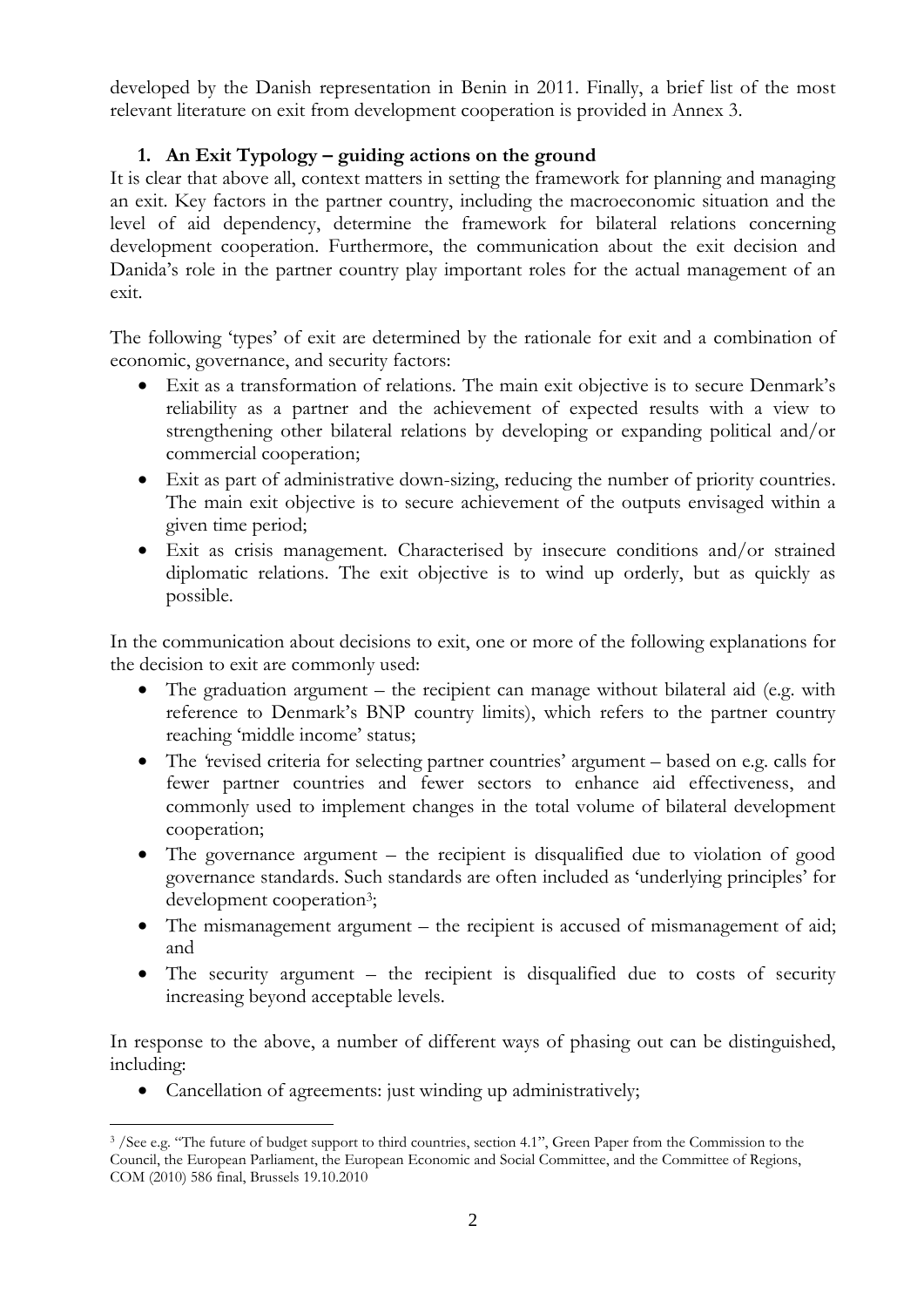- Accelerated phase-out: attempts to advance the closing date and/or frontload disbursements. Natural phase out: adhering to agreed plans;
- Phase-out within a given period with a focus on achievement of outputs; or
- Enhanced use of delegated cooperation, allowing Danida not to exit but to manage relations from abroad. Although this does not constitute an exit from development cooperation, direct bilateral engagement is withdrawn and bilateral relations are significantly reduced. Thus, such a decision includes many features similar to an exit.

Obviously, the partner country context plays a key role in determining the way of exiting. This includes issues such as the interest in developing bilateral relations other than development cooperation, notably the existence of commercial opportunities, as well as Denmark's role in the financing architecture, notably in countries with high dependence on official external flows and with a limited number of development partners. It should be noted in this context that, although the concept of aid dependence is widely used, it is seldom defined. This implies that in some countries that are characterised as aid dependent, other sources of financing may be equally or more important than official development assistance. As such, it can be difficult to determine when a country is considered to be dependent on the flows of official development assistance<sup>4</sup>. This emphasises the importance of framing the exit strategy in the context of macroeconomic developments, as well as both private and public external financial resources.

Figure 1 sketches out a typology of Denmark's experience from a number of exits in the past, including three recent cases (Benin, Nicaragua, and Zambia) that are briefly reviewed in Annex 1<sup>5</sup> .

The decision to exit from bilateral development cooperation is always political and is almost always governed by political considerations in the funding country. Examples of Danida's past experience with exiting from priority countries are included in the figure. It is evident that there are overlaps between some of the categories used, as there is seldom one single rationale for exiting from development cooperation with a country. Note that the years mentioned in brackets indicate the year of the exit decision and the last disbursement of development cooperation under the country frame, respectively.

 $\overline{a}$ <sup>4</sup>/ "Aid Dependence. Issues and Indicators, p. 10-13", Robert Lensink and Howard White, EGDI 1999:2

<sup>5</sup>/ Brief review of Danida's experience with exiting from development cooperation with Benin, Nicaragua, and Zambia, which were all decided in 2010.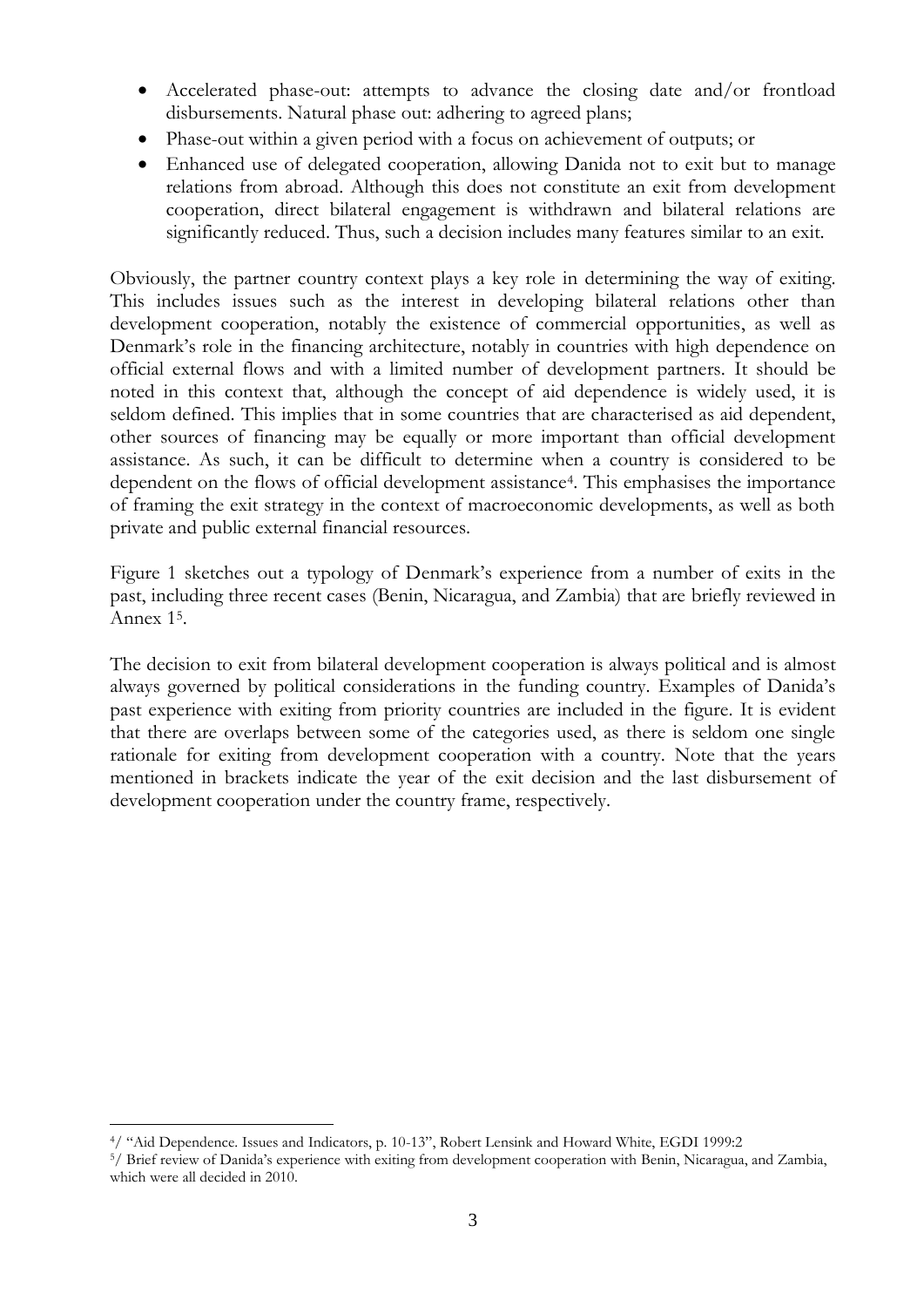| Type of Exit                                                                         | Explanation                                                                                                                                            | <b>Partner Country Context</b>                                                                                                                                               | Realised exit                                                                                                                                                                        |
|--------------------------------------------------------------------------------------|--------------------------------------------------------------------------------------------------------------------------------------------------------|------------------------------------------------------------------------------------------------------------------------------------------------------------------------------|--------------------------------------------------------------------------------------------------------------------------------------------------------------------------------------|
| Exit as transformation of<br>relations                                               | The "Graduation"<br>argument: the recipient<br>can manage without<br>development cooperation                                                           | Opportunities for<br>Danish business are<br>substantial<br>Examples: Vietnam<br>(2008 / 2015), India<br>(2000/2005)                                                          | Phase-out over long<br>period with focus on<br>sustainability and gradual<br>phasing-in of commercial<br>relations; Representation<br>remains                                        |
|                                                                                      |                                                                                                                                                        | Limited opportunities<br>for Danish business<br>Example: Bhutan<br>(2011/2014)                                                                                               | Natural phase-out with<br>no specific measures or<br>transition; focus on<br>sustainability;<br>Representation closes                                                                |
| Exit as part of<br>administrative down-<br>sizing with closure of<br>representations | The "Revised Criteria"<br>argument: the criteria for<br>selecting partner counties<br>are changed, e.g.<br>geographical<br>concentration               | With a limited number<br>of development partners<br>and limited private<br>financial flows<br>Examples: Eritrea<br>(2002/2005), Benin<br>(2011/2014)                         | Phase-out within a given<br>period with focus on<br>achievement of outputs                                                                                                           |
|                                                                                      |                                                                                                                                                        | With many partners<br>and/or access to other<br>sources of financing<br>Example: Zambia<br>(2011/2013)                                                                       | Phase-out within a given<br>period with focus on<br>achievement of outputs.<br>Commercial relations not<br>much developed                                                            |
| Exit as crisis<br>management                                                         | The "Governance"<br>argument: The recipient<br>is disqualified due to<br>perceived violation of<br>e.g. basic democratic and<br>human rights standards | With a limited number<br>of partners<br>Example: Nicaragua<br>(2010/2011)<br>With many partners and<br>continued bilateral<br>relations.<br>Example: Zimbabwe<br>(2002/2003) | Accelerated exit with<br>attempts to advance the<br>closing date and/or<br>frontload disbursements<br>Accelerated exit with no<br>frontloading but with<br>possibilities of re-entry |
|                                                                                      | The "mismanagement"<br>argument: The recipient<br>is accused of<br>mismanagement of aid                                                                | Wide-spread corruption<br>and unwillingness to<br>handle specific<br>corruption cases<br>appropriately<br>Example: Malawi<br>(2002/2002)                                     | Cancellation of contracts,<br>just winding up<br>administratively. No<br>focus on sustainability                                                                                     |
|                                                                                      | The "Security" argument:<br>Security deteriorates<br>substantially, costs of<br>security beyond<br>acceptable levels                                   | Fragile poor country<br>with security problems<br>and a limited number of<br>partners; no full exit<br>Example: Niger<br>(2013/2014)                                         | Programme 're-designed'<br>through delegated<br>cooperation                                                                                                                          |

## **Figure 1: Exit Typology – guiding the phase-out process**

Source: Review of various Danish exits from priority countries based on the joint evaluation (op.cit.), internal reports, and interviews with staff.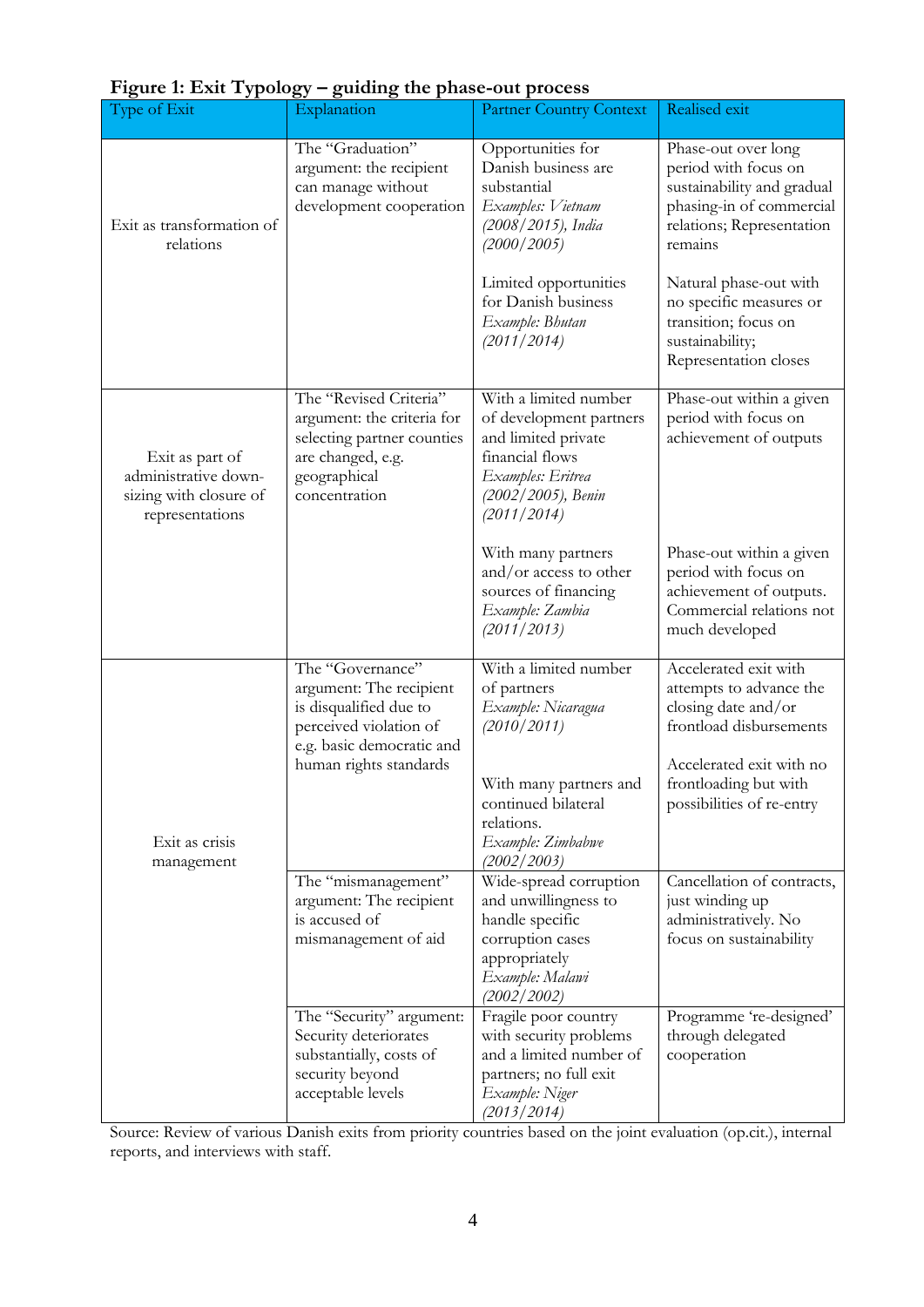### **2. Strategic Considerations**

Good and orderly exits are difficult to achieve. Good examples are available, although mostly in countries, which no longer depend on aid and have the capacity to take over, both financially and technically. Successful exists typically require a realistic period, careful and mutual planning, consultation, and flexibility. A number of positive exits have been documented in countries no longer dependent on aid, e.g. India and Botswana. In these countries, the governments to a large extent had the resources and the capacity to take over activities and foot the bill, although the scope for trying out innovative approaches suffered. Exiting from development cooperation also had the positive consequence of enhancing local ownership.

In poor, aid-dependent countries, the overall picture is less positive and, as noted above, in some cases exits have had highly negative consequences. In line with the logic of intervening in the first place, all efforts possible should be undertaken to ensure the least harmful effects on the target group, i.e. the poor and vulnerable. While limiting the transaction costs of partners in the exit process is clearly important, minimising the harmful effects on the poor should override any other concern.

Another important objective of any exit process is to ensure the achievement of the anticipated outputs from the support provided. In Danida's recent "Guidelines for Country Programmes"<sup>6</sup>, focus on sustainability has been strengthened and consideration of exit strategies is explicitly included, thus establishing a link between entry and exit. As noted, 'an exit strategy should ideally be part and parcel of the development engagement strategy and inform the sustainability analysis. The earlier the issues related to a phase-out are addressed, the better the chances of ensuring sustainability of the achievements' (p. 34). In most cases, however, it is neither practical nor feasible to discuss options and timelines for exit in the dialogue with partners at entry. Rather, the issue of sustainability should form the focus of the dialogue right from programme preparation, throughout the implementation phase, and into the planning for phasing out or exiting the support. In line with this, an overall rule of thumb when designing an exit is to consolidate and sustain rather than expand existing support, and only venture into new areas of support if they fit properly into the desired transformation of the partnership.

Once the political decision to exit has been made, management of the exit process should be guided by a plan or strategy. Denmark's partners should be consulted on this plan to ensure that it is realistic. The specific country context at the time of the exit decision is critically important in determining strategic options in the exit strategy. A good strategy should be based on an analysis of the role of development cooperation in general in financing a country's development, Denmark's role within this architecture, and the rationale for the Danish exit. In reality, an exit strategy is to a large extent determined by Denmark's role in the architecture of development cooperation. A clear focus on the rationale for exit and the objectives sought in the exit strategy is key in ensuring timely and clear communication to all partners. Exit plans should be based on the concept of partnership and mutuality<sup>7</sup>. Obviously, management plans will vary widely – depending on the objective(s) of an exit.

 $\overline{a}$ <sup>6</sup> /"Guidelines for Country Programmes, section 4.1", Danida, July 2013[, http://www.amg.um.dk](http://www.amg.um.dk/)

<sup>7</sup> /"The Paris Declaration on Aid Effectiveness (2005), section II on partnership commitments: mutual accountability", OECD/DAC, 2005 available at<http://oecd.org/dac>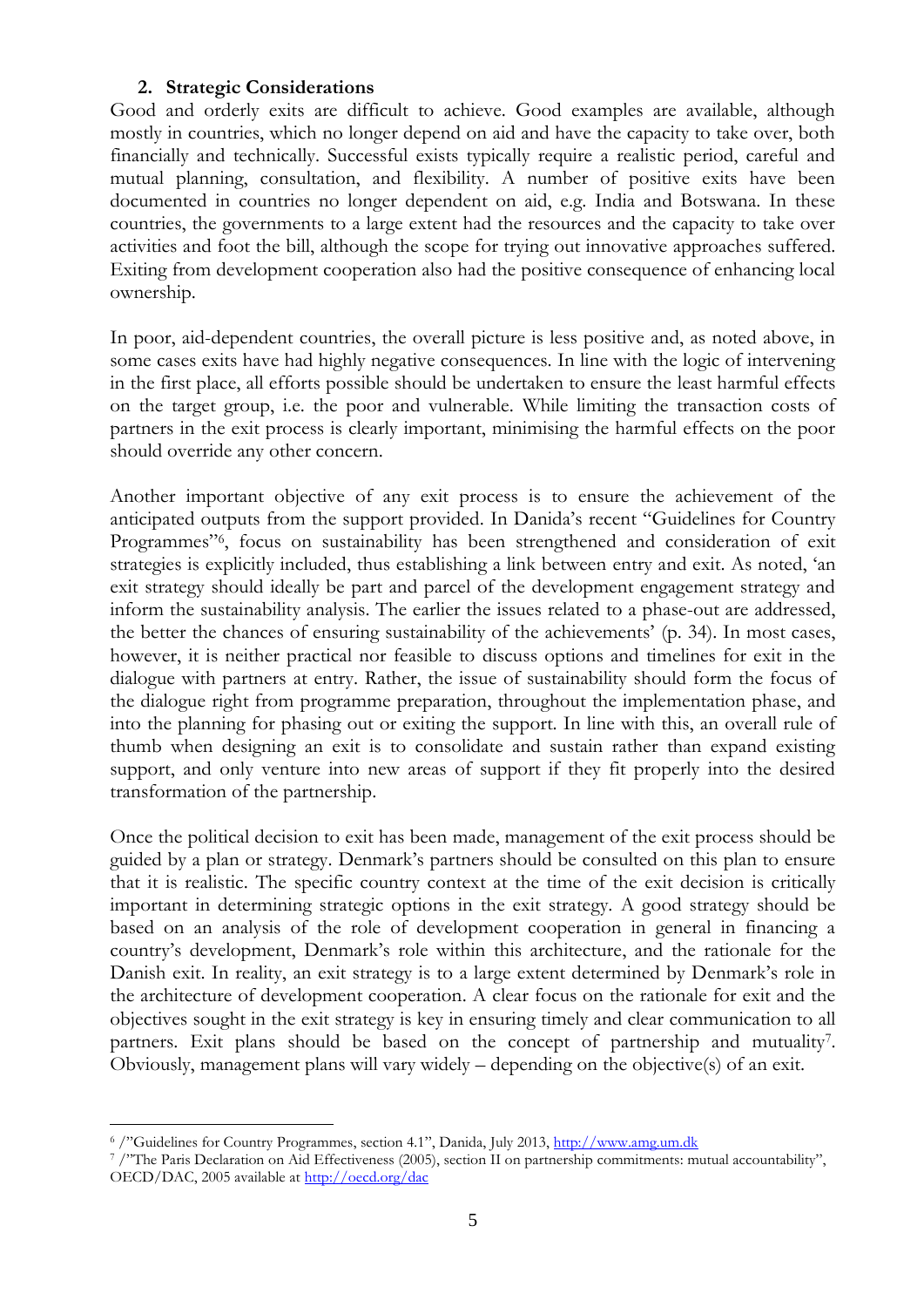The overarching conclusion from experience is that exit takes time. Based on experience, an orderly exit takes 3-5 years – typically, a minimum of three years is required for a full exit from an aid-dependent country, in which there is limited interest in strengthening and expanding wider bilateral relations. In countries where there is strong interest in expanding e.g. commercial areas of cooperation, often more time would be required – such a transformation of relations would typically take a minimum of five years to mature, obviously depending on the extent to which other bilateral relations have been phased-in at the time the exit from development cooperation has been decided. The transformation of Denmark's relations with Vietnam, a process conducted over about 8 years, presents an example of best practice<sup>8</sup>.

Experience shows that seeking sustainability by handing over responsibilities to other partners – whether other development partners, NGOs or private sector actors – is often a time-consuming process. Sufficient time is needed when seeking alternative sources of financing to continue the activities initiated or, if this proves unsuccessful, when reducing the transaction costs by only gradually reducing the level of specific activities. The 2008 evaluation found that plans for phasing out development cooperation were extremely rare in past exits (for all development partners in the evaluation) 9 . Recent Danida experience from Benin, Nicaragua, and Zambia is very different, however, as pointed to in the brief reviews in Annex 1. In these cases, strategies have explicitly focused on maintaining Denmark's reliability as a partner, as well as ensuring a smooth handing over to other partners and/or a gradual reduction in activities financed by Denmark.

Taking the time required for an orderly exit may be at odds with a need to demonstrate political action. While it may appear expedient to demonstrate quick and resolute action once the political decision to exit has been made, the reputational cost may be high. As the 2008 evaluation clearly documented, Denmark's exit from Malawi demonstrated that the costs to partners of a disorderly exit can be very high. When Denmark exited Malawi in 2002, all attention was on closing down and cancelling contracts, as well as other administrative procedures – which enabled an exit within six months. Commitments and management of relations with recipients were not given due attention, which caused substantial damage. In particular, the withdrawal of Danish funding for the agricultural sector, where Denmark acted as lead partner at the time and had been instrumental in the development of the Malawian Agricultural Master Investment Plan, caused a major set-back in the development of the sector. As noted in the 2008 evaluation, "the sudden withdrawal by Denmark as a lead donor in the agricultural sector sent misguided signals to the donor community. Owing to Denmark's exit, including technical assistance personnel, the planned sector investment plan never really took off and the negative consequences were devastating in terms of missed opportunities on a large scale"10. Danish funding constituted about 40 % of budgeted financing for the sector and it proved impossible to secure other sources of funding for the sector. Furthermore, "Denmark's sudden exit meant that extension workers and local smallholder associations lost credibility in the eyes of farmers"<sup>11</sup>, which caused very real damage to poor farmers in Malawi. The reputational costs to Denmark were substantial,

 $\overline{a}$ 

<sup>8</sup>/ "Assessment of the strategy for phasing out traditional development cooperation between Vietnam and Denmark", Technical Advisory Services, Ministry of Foreign Affairs Denmark, Hanoi August 2009 (Internal Report)

<sup>9</sup> /"Managing Aid Exit and Transformation, Summary Report, p.3-4", op.cit.

<sup>&</sup>lt;sup>10</sup>/ "Managing Aid Exit and Transformation" op.cit., p. 195.

<sup>&</sup>lt;sup>11</sup> /"Managing Aid Exit and Transformation" op.cit., p. 196.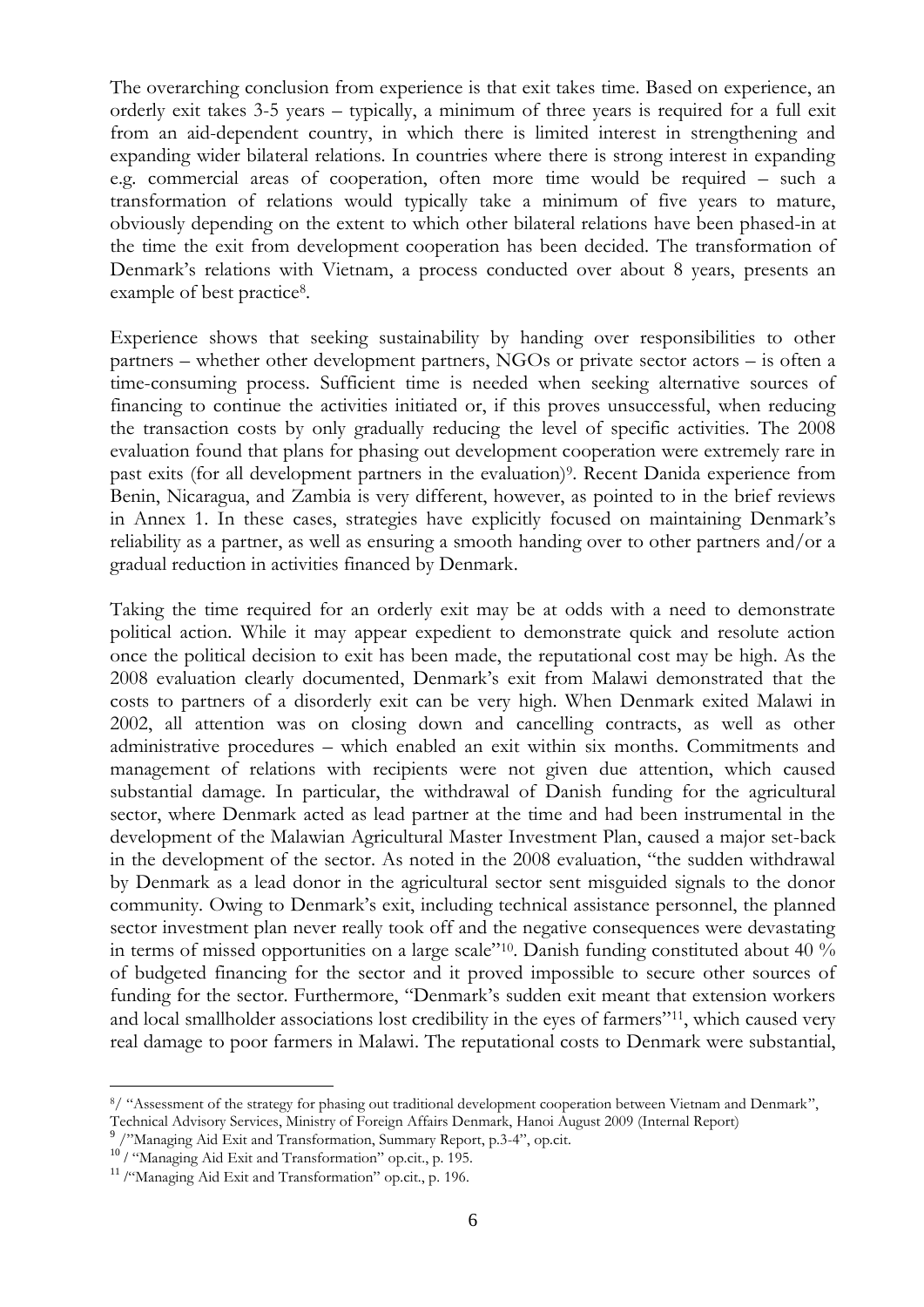both at home and abroad. A solid lesson from this experience is that merely fulfilling legal obligations is far from sufficient to secure an orderly exit. Commitments must also be fulfilled and due attention must be given to securing other sources of financing and/or a gradual winding down of activities.

Also, the option of accelerated exit, advancing the closing date by front-loading disbursements, is not recommendable. One reason for this is the fact that Denmark would still be obliged to monitor the use of the funds disbursed and the outputs achieved and would therefore essentially not be able to close the programme earlier.

Heeding the lessons from past experience, development cooperation has become more robust in recent years. With increased engagement in countries in fragile situations and conflict, however, the risks have increased of a sudden and quick phase out, prompted by a deteriorating security context and/or political turmoil. Such situations would obviously impede orderly exits. This stresses the importance of using regular analyses of political developments to inform the risk management framework for development cooperation, with key attention to contextual risks<sup>12</sup>. Where these point to an enhanced risk of having to discontinue the cooperation at short notice, the project and programme design should take this into consideration and give preference to modalities that are more likely than others to keep the transaction costs of exiting relatively low. This i.a. goes for basket funding with other development partners, delegated cooperation, and the use of multilateral organisations as instruments of implementation. This would imply that already during preparation, increased attention should be given to limiting the spread of activities (both geographically and sector-wise). While reducing transaction costs, such arrangements will limit the options for Denmark to pursue its own approach and objectives to development cooperation, including the transfer of Danish technologies. Thus, careful balancing between Denmark's objectives and contextual risks must be pursued.

### **Aid modalities and alignment**

 $\overline{a}$ 

The different aid modalities used in country programmes obviously influence exit strategies, and the choice of aid modalities reflects to a large extent the specific country context. In most aid-dependent poor countries, a significant share of development cooperation is in the form of sector or thematic programmes, with financial flows to broad sector reforms supported by capacity development and technical assistance. With increased focus on alignment, many development activities are now integrated in, or in line with national strategies, plans, systems, procedures, and capacities. Such aid forms an integral part of core government operations in recipient countries, which implies that exiting from development cooperation has a very direct impact on government plans, budgets, and available resources. Therefore, securing other sources of financing, whether from domestic resources or other external flows, becomes important in achieving an orderly exit.

As the business environment is improving in many development countries, also in poor, aiddependent countries, other aid modalities are becoming increasingly important. 'Innovative' financial instruments, where public and private financial flows and transfers of technology are mixed, are increasingly used to fund infrastructure development and development of the private sector in recipient countries. Such modalities are not in focus in this note, but they

<sup>&</sup>lt;sup>12</sup> /"Guideline to Risk Management, p. 12-13", Danida, August 2013, vers. 1.0 [http://www.amg.um.dk](http://www.amg.um.dk/)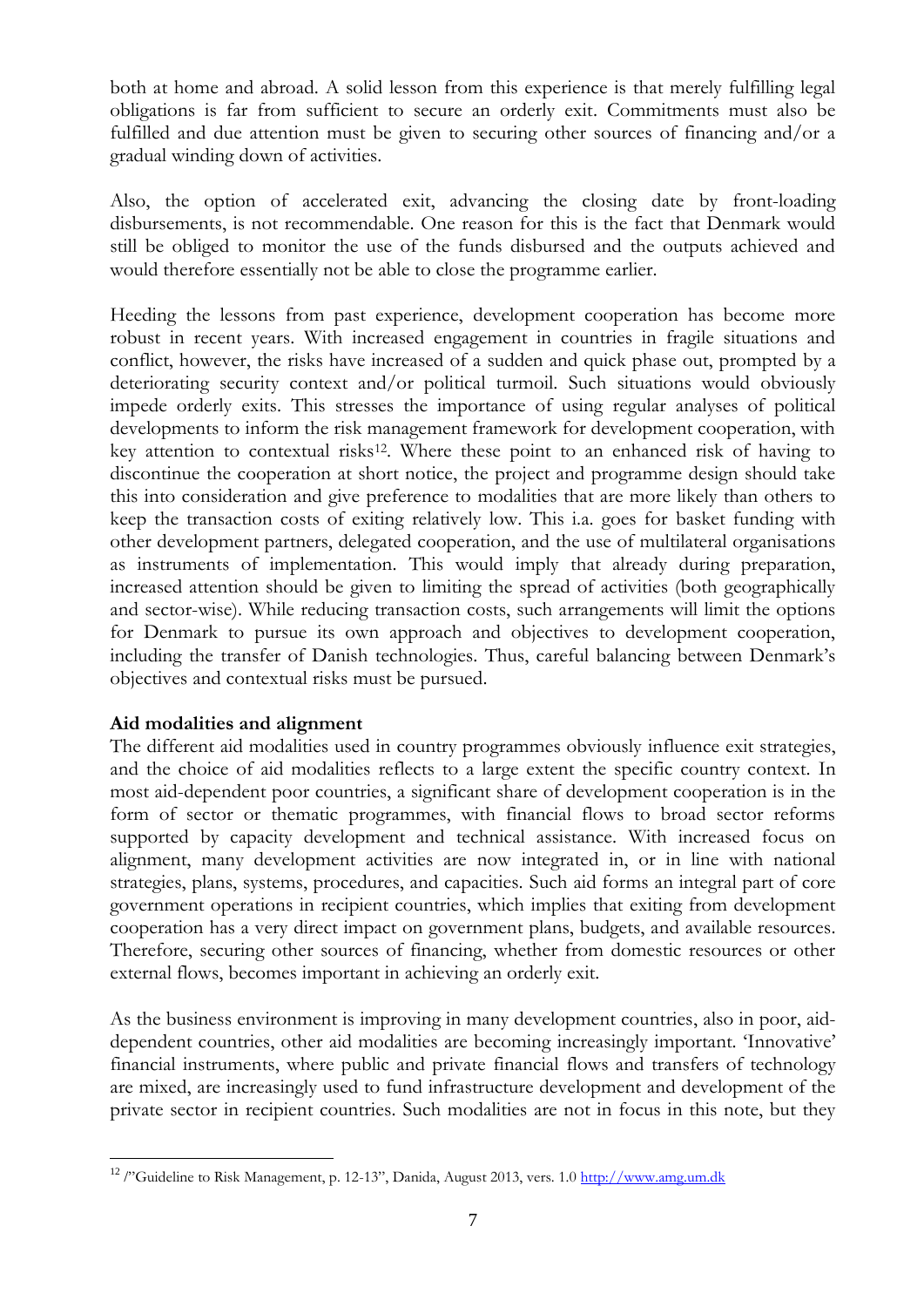should always have built-in sunset clauses and/or exit strategies for public financiers/development partners in line with good international practice.

## **Partnership**

All exit strategies and plans should be developed in consultation with relevant national partners. The consultations should cover overall aspects of the country programme and of each specific sector/theme. At the sector level, key factors to consider include funding volume and technical assistance to institutional strengthening processes. Note that context also matters at the thematic level. If, for example, Danida is covering a major share of the sector budget in a given area of intervention, it will be particularly important to consider how to cover the shortfall or adjust objectives and deliverables to the new resource envelope. The funding envelope to civil society is often a particular challenge, as it may be more difficult to cover the shortfall of financing – in such instances, transitional funding schemes, focused on organisational adjustments and/or alternative sources of financing, may be warranted under the country programme.

Planning and involvement of stakeholders is a key requirement for success. Once the decision has been made and the official communication of phasing out conveyed, it is essential that different stakeholders are involved in a timely manner. This includes the overall level of country and thematic programmes, as well as all partner institutions and stakeholders involved with these. Stakeholder involvement implies consultation with the appropriate senior level of the partner government and direct counterparts in state and non-state agencies. The consultation should address strategic as well as operational issues in the phaseout process.

## **Commitment budgeting**

Danish resources are predominantly managed on the basis of commitments, and from 2013 most bilateral development cooperation has been committed in the form of relatively few but large country programmes with a three-to-five-year time horizon. This implies that once committed, programmes are relatively shielded from changes in the resource envelope available for development cooperation. From an exit perspective, this reduces the risk of any abrupt discontinuation of programmes.

## **3. Emerging Principles**

Preparation of an exit strategy should be guided i.a. by the following key questions linked to the specific partner country context:

- Which country agreements and agreements with fellow development partners will be affected by the closing of Danish-funded activities?
- Could funding of continued support be obtained from other sources?
- How should capacity be ensured to sustain the activities supported and/or to uphold achievements?
- Is there a need to refocus capacity development activities in the remaining funding period in light of the phase-out?
- Should reallocations between thematic programmes be undertaken in order to ensure certain results before completion?
- What is the communication strategy? Note that it should include a common message to development partners and beneficiaries.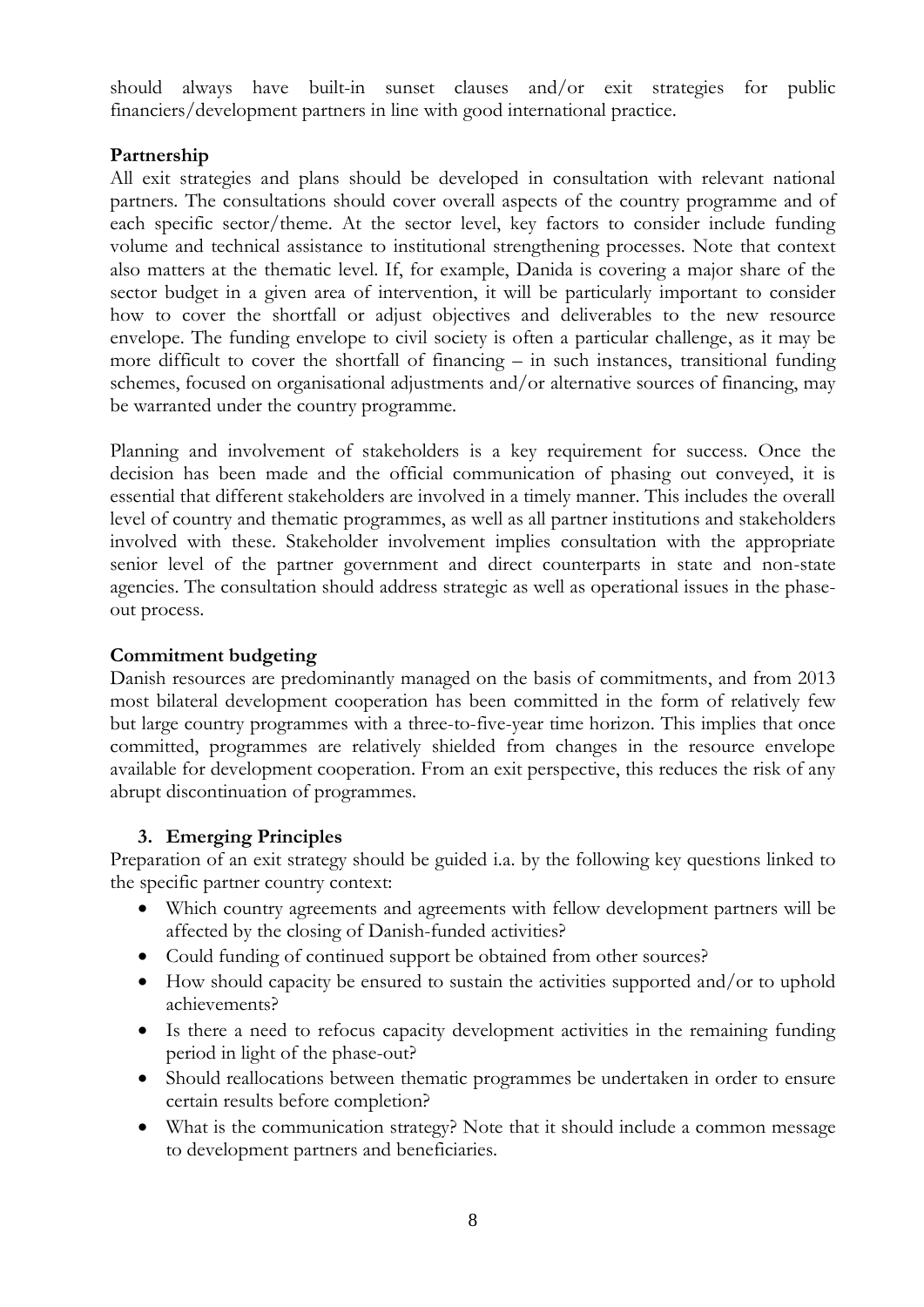- Should specific communication efforts be considered in order to facilitate dissemination of lessons learned and results obtained?
- Should the specific plan of closure be endorsed in the local management arrangements?

The following list provides an overview of guiding principles, based on recent Danida experience:

### **(1) Communication and documentation**

While the decision to exit is (most often) final and should be considered a 'fait accompli', it is of utmost importance to ensure that the partners involved in the cooperation are informed of this decision by the management of the Danish representation. Proper and timely communication to all partners is of critical importance to successful exits. This involves all partners and stakeholders – including senior politicians and government officials, other development partners, and stakeholders at all levels. Decisions on phasing out and transitions should be well and timely communicated, both internally and externally. Overall, communication is so essential that a specific communication plan should be prepared for how, when and who is responsible for conveying information on the exit decision in a clear and consistent fashion. A pragmatic and subtle approach must be pursued, with timely communication at relevant levels, to ensure that the cooperation can be maintained at a high level in phasing-out or transition periods.

Documentation of results should continue to be undertaken at various levels. One level is the specific programmes being phased out, with the programmatic monitoring and evaluation frameworks serving as a key source of information. Another level is a results overview of the full period of assistance provided. The documentation of results is part of the programme completion reporting process and should feed into internal organisational learning in Danida. It could also be used in a public diplomacy perspective in the exit country and in Denmark, including overall objectives of and results from the Danish engagement, total costs, target groups, and time frames. 13

### **(2) Context matters**

 $\overline{a}$ 

As noted above, the context in the partner country matters in important ways for how an exit from development cooperation can best be handled. Thus, the exit strategy should be based on the specific context, using e.g. the typology outlined in section 1. This involves the overall macroeconomic and governance environment in the country (dependence on aid, other sources of foreign financial flows, national strategies and commitment to these, commitment to good governance principles, security, etc.), as well as the role of Danida in the architecture of development cooperation in the country prior to phasing out (sector distribution of aid, size of financial flows to different sectors, level of technical assistance provided, lead role, number of development partners, etc.). All these factors are included and considered in the country policy papers guiding Denmark's entry – and are essentially equally important in guiding Denmark's exit from development cooperation.

 $13/$  The Danish representation in Managua made a deliberate effort in this regard, e.g. through production of "una vida de Amistad, 30 anos de cooperacion Danese en Nicaragua", Danida 2012 (CD-rom)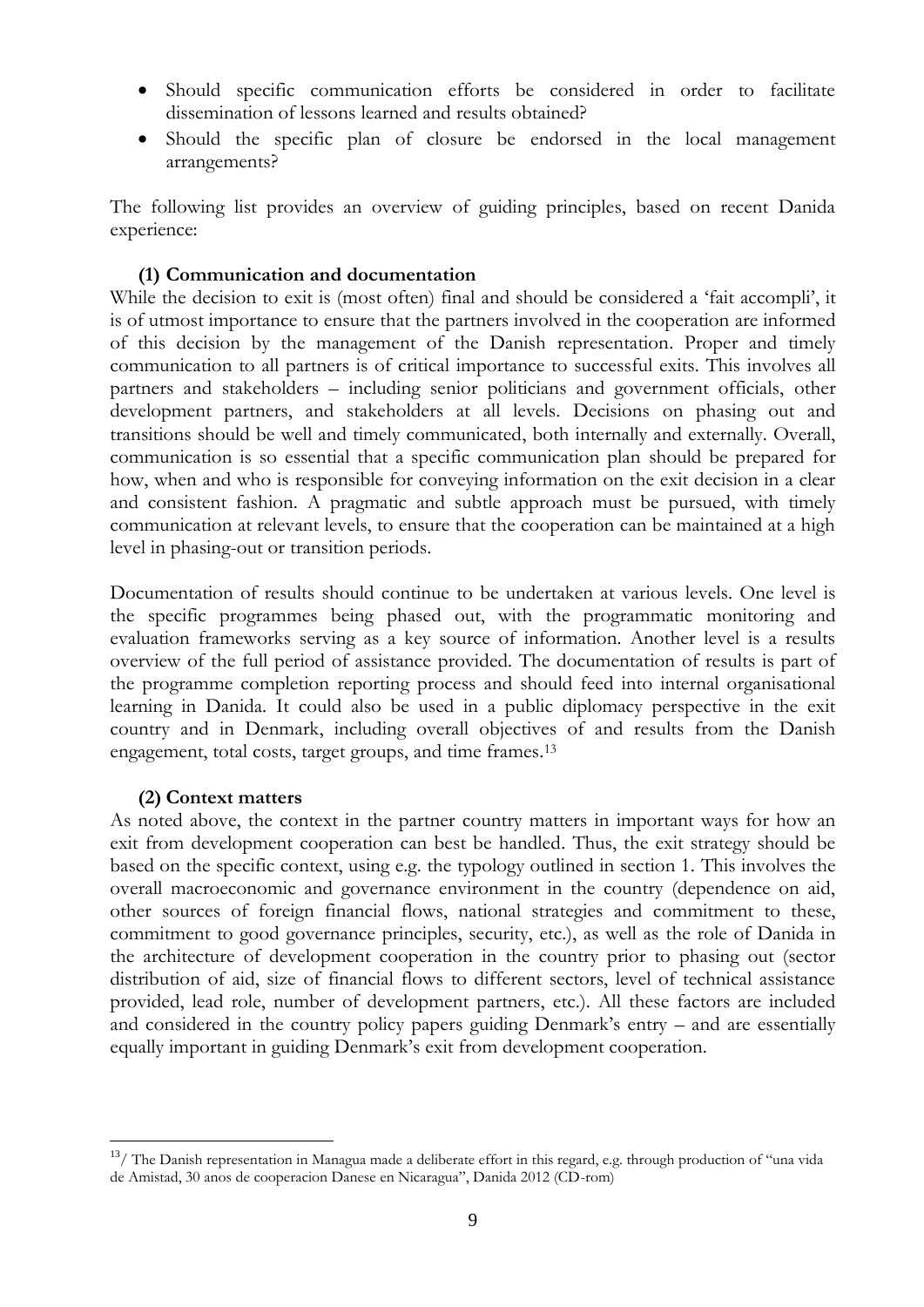#### **(3) Intervention logic**

Country programming provides the opportunity of ensuring that all Danida-funded programmes have a good exit strategy built into their planning. In theory, it is good practice to plan for the closure of a programme from the outset in order to ensure maximum impact of the intervention and sustainability of both outcomes and capacity in partner institutions. In practice, however, this is not feasible, as all efforts of both recipients and Denmark are on building up relations. Rather, the issue of sustainability (both financial and technical) should feature prominently and be given due consideration in preparation and implementation of the country programme. As such, exit strategies are not a substitute for good sustainability considerations. It is therefore recommended that development of an exit strategy takes precedence once an exit is imminent – at which point all efforts should be geared towards consolidation, rather than venturing into new initiatives.

#### **(4) Develop exit plan**

Develop a clear plan – and stick to it. An exit plan is not only useful to guide the process but also for communication purposes, providing clarity for both partners and staff. It is important to build in the necessary (and realistic) time to ensure maximum alignment and a smooth transfer of responsibilities to recipient institutions. It is also critical to allow the partners sufficient time to adjust to the exiting of a development partner. This will enable the partner to factor in the decline in resources or to seek resources from other partners to fill in the gap.<sup>14</sup> At the very least, a particular emphasis should be placed on "do no harm" in short-term exits. Proper management is required to ensure timely communication, elaboration and monitoring of strategies and follow-up processes, involvement of stakeholders at different levels, etc. Obviously, the senior levels at the representation have a key responsibility and authority to ensure that this takes place. This management process should be guided by country-specific pre-exit assessments.<sup>15</sup>

#### **(5) Respect legal obligations and commitments**

It is important to fulfil ongoing commitments, especially in aid-dependent countries. Respecting legal obligations is not sufficient. As part of the aid effectiveness agenda, commitments are included in partner government planning and budgeting processes and thus, partner institutions are negatively affected if such commitments are not adhered to. In general, frontloading of disbursements should be avoided in an effort to quicken the exit. Continued engagement and disbursements during the period committed is important for a successful exit, which includes not only financial support but also the associated policy dialogue and technical assistance that should be supplied during the commitment period. This implies continuation and/or only gradual reduction of staff resources.

#### **(6) Be flexible**

 $\overline{a}$ 

Exit plans must be adhered to and not be subjected to frequent changes. Such plans, however, must also be sufficiently flexible to allow for partnership and mutuality. This is considered to be a precondition for a successful exit. Ideally, an orderly exit should be decided and announced in line with the programming cycle, which would allow for full implementation of commitments and monitoring of results. If decided out of sync with this

 $14/$  Again analyzing the country contexts is important. E.g. the phasing out by several development partners from Botswana was mitigated by a simultaneous increase in diamond revenues.

<sup>&</sup>lt;sup>15</sup>/ One example includes the transformation process in Vietnam, as noted in the "Assessment of the strategy for phasing out traditional development cooperation between Vietnam and Denmark", op. cit.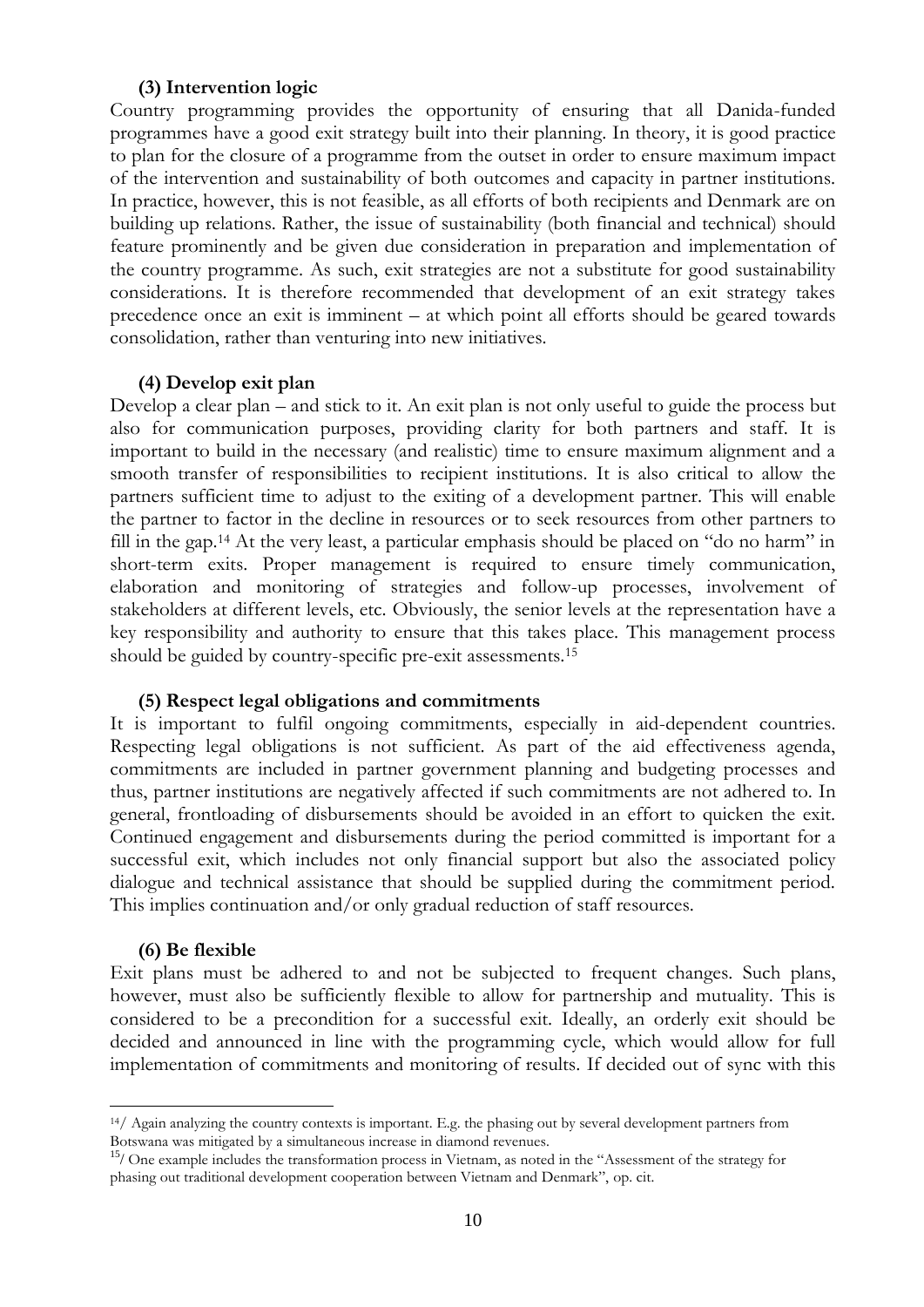planning horizon, it is much more cumbersome to transform the country programme in the light of the needs of the exit plan. Additional flexibility should be considered, including the possibility of substantially reallocating financial and other support within the country programme, in agreement with partners. If required, new appropriations for transitional support could be considered, although only in exceptional circumstances. This could be warranted in some cases, e.g. to allow civil society organisations to secure other sources of financing. If other sources of funding cannot be found, allowing for a gradual reduction of activities and resources will reduce the transaction costs for the partner.

Once agreed, it is important that any modifications to the plan are only made by mutual agreement between the partners. Modifications could be warranted by adverse external events. While Danida can do its level-best in cooperation with its counterparts to plan for the exit, the implementation of the plan might be constrained by global or national context factors. If, for example, the exit is undertaken during a global economic recession or a dramatic drop in the prices of a given natural resource, the exit country's revenues could stagnate, creating a fiscal shortfall and thus impeding the exit country from assuming increased responsibility for closing the funding gap caused by the Danish exit.

## **(7) Capacity Development**

Institutional support should be consolidated and focused on depth rather than breadth. In some instances, more emphasis should be placed on technical capacity development during the phase-out period to ensure that results are sustainable. Support in the form of technical assistance and other elements of internal capacity development in partner organisations and institutions require a longer period to achieve visible results. As such, institution-building processes with a medium- and long-term perspective should be considered with a view to target support to interventions that can realistically be achieved and sustained within the period of phasing out. Civil works (construction of buildings etc.) should be completed, which is often possible within a short time period. If recurrent expenditure is budgeted for operational maintenance, a relatively smooth phase-out of civil works can be implemented.

In some cases, the scale of work to be undertaken after the decision to phase out will be large and difficult to implement for the Danish representation alone. In such instances, technical support to the representation should be considered, as envisaged in the Guidelines<sup>16</sup>. The technical support could be in the form of a temporary management unit and be funded from programme budgets. A management unit tasked with programme support cannot undertake duties normally assigned to the Danish representation, such as policy dialogue with government representatives, negotiations with partner institutions, representation in steering committees, boards, and coordination groups, etc. Rather, the technical support/management unit can support the Danish representation by being tasked with e.g. re-focusing capacity development, supporting partner institutions with closure of agreements and final results reporting, providing technical assistance to secure the continuation of key activities, and otherwise addressing technical capacity constraints and reporting and monitoring weaknesses in partner organisations.

### **(8) Identification of transformation**

It is important that interest in and/or possibilities for transformation of relations are identified early, as it takes considerable time to ensure a smooth transformation of relations.

 $\overline{a}$ 

<sup>&</sup>lt;sup>16</sup> / "Guidelines for Country Programming", op.cit.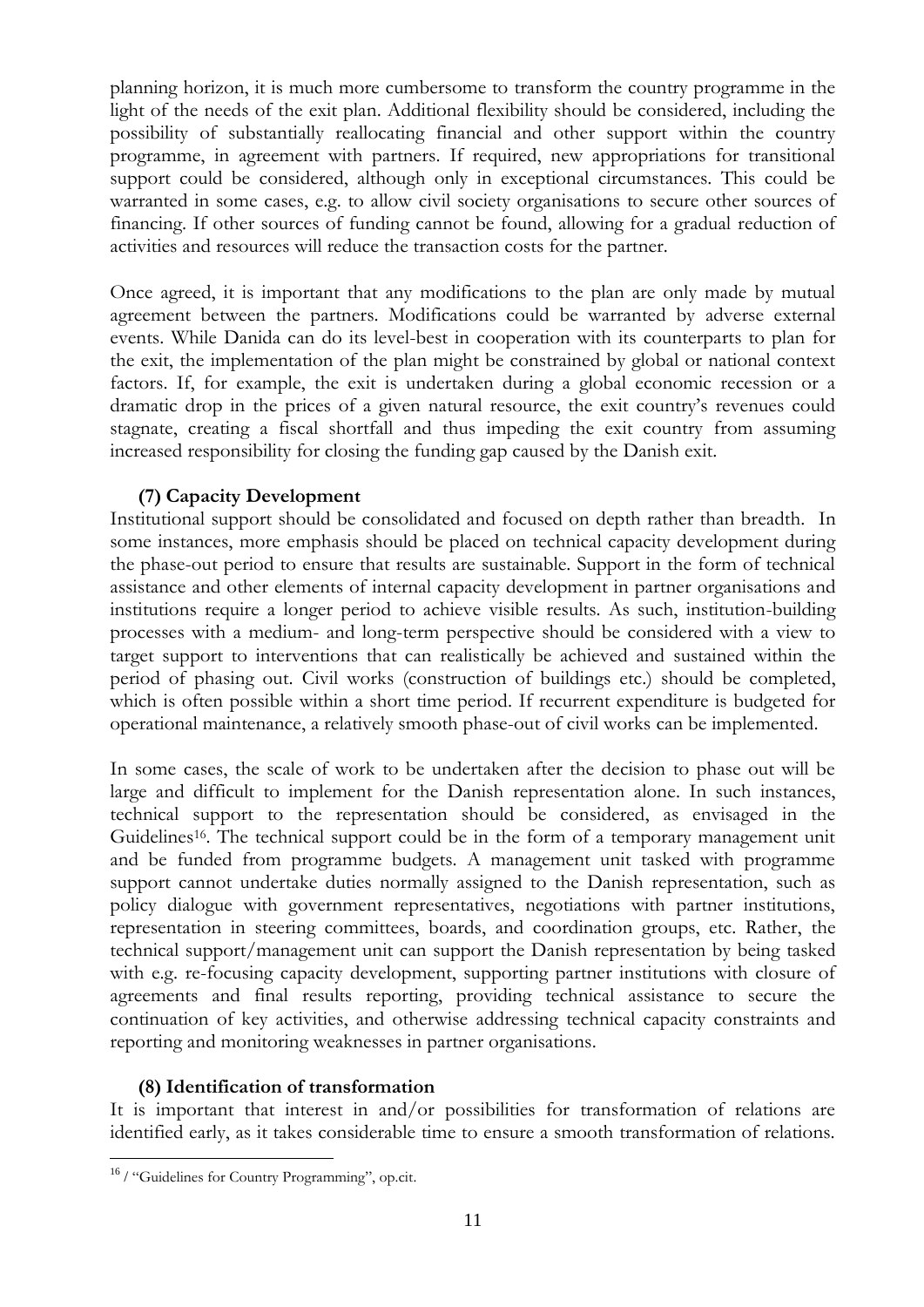In contexts where there are indeed geo-strategic, commercial, cultural and political drivers for engaging in areas of mutual interest, the phasing out of traditional development cooperation will be characterised by a concomitant transformation into a more mature partnership. This transformation will see a process from phasing out traditional development cooperation to phasing in and over to these new areas of mutual interest, which entails a transformation of the relationship and a transition in the functioning and profile of the Danish representation. The earlier the areas of mutual engagement are identified the better. Planning for a phasing in and over to new types of partnership must go hand in hand, as is implied in the guidelines for country policy papers<sup>17</sup>. In other countries, these drivers will not be of the same importance, with development cooperation as the predominant Danish activity and with limited opportunities for Danish businesses. In such countries, the phasing out of development cooperation entails closure of the representation.

#### **(9) Increasing Robustness of Programmes**

Although one may argue that quick exits should be avoided, they remain a political reality. While it is always good practice to link exit to entry, it is perhaps even more important to do so in fragile states/countries in conflict. In such countries, security considerations may warrant a quick exit of development cooperation, in terms of both financial flows and human resources/technical assistance. Even if the country is not fragile or in conflict at the time of programming, political analyses may detect substantial country risks to which the appropriate response is to 'plan for exit'. In such country contexts, it is recommended that implementation through other partners be seriously explored, already during the planning process18. This would imply seeking delegated cooperation and/or implementation through multilaterals and in this manner obtaining maximum flexibility and robustness.

#### **4. Practical Administrative Steps**

 $\overline{a}$ 

The financial closure of programmes is an integrated aspect of exiting – in fact, the formal closure of programmes is not finished before the financial closure19. Experience has shown that the process is often intricate and its complexity under-estimated. Financial closure can be time-consuming, often dragging on years after the practical closure of the programmes. If not well planned, this process can impinge on efficiency and effectiveness and be relatively resource heavy in terms of personnel time.

When entering into an exit phase, a thorough and realistic review of activities will be needed. At an early stage, a clear overview is required of contracts, agreements and assets. A process plan should be made for reviewing and cancelling contracts and agreements. Similarly, a plan should be made to ensure the handling of handing-over/write-off of assets.

While the chief financial officer of the representation has an important and pivotal role, establishing a task force with management participation to steer and monitor the financial issues is viewed as good practice. Regular meetings of the task force support the overview of progress in particular regarding outstanding accounts. In this phase, close monitoring of the timeliness of reporting, accounts and audits is critical, and it is recommended to reserve

<sup>&</sup>lt;sup>17</sup>/ "Guidelines for the Development of Policy Papers for Denmark's Relations with Priority Countries", Danida, January 2013 <u>http://www.amg.um.dk</u>

 $18/$  This is good practice not only due to the risk of a quick exit, but also since implementing traditional development cooperation is inherently difficult in such environments.

<sup>&</sup>lt;sup>19</sup>/ "Guidelines for Completion of Programmes and Projects", Danida, July 2011 [http://www.amg.um.dk](http://www.amg.um.dk/)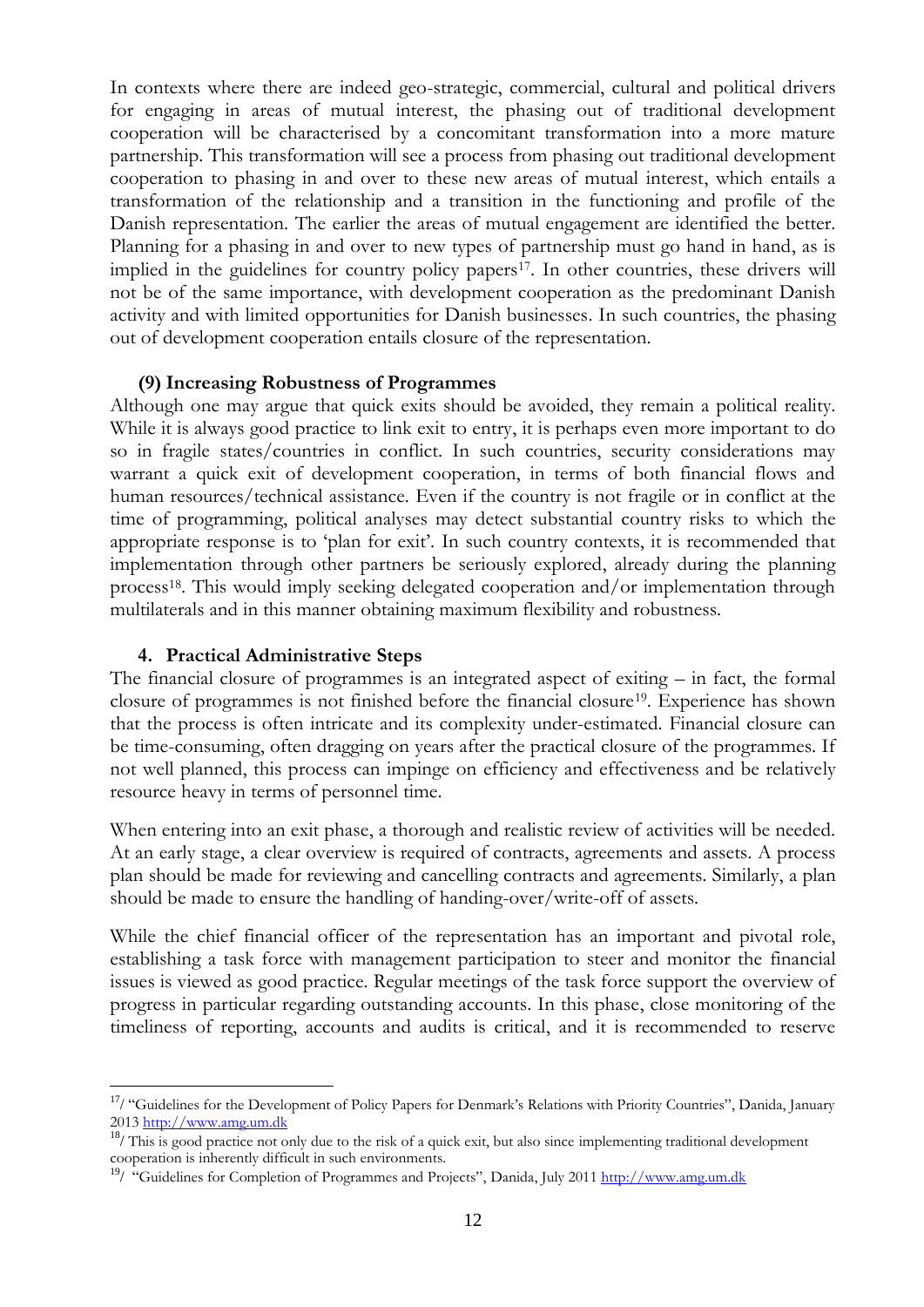resources to intensify the number and scope of audits. This can help reduce the number of outstanding accounts.

Strong focus must be on ensuring that documentation of results is collected and that the responsible programme officers have made sure that the reports are correctly made and uploaded. In this, as in other matters, it will be important to ensure quality control to ensure that all necessary information is correctly filled in. Experience has shown that it can be timeconsuming and costly to seek to reconstruct these reports after the responsible officers have left. It is critical that mandatory information for Danida's open access site<sup>20</sup> and the programme database is properly filled in/uploaded. It must be stressed that early and specific attention should be given to proper archiving of documents. A plan for how to deal with the physical accounting material, which should be kept for a minimum of five years, should also be made.

Experience from previous exits has shown that it can be valuable to retain one or two local programme officers/accountants for a period after the formal closure of the development activities to steer the financial closure in association with a local auditing firm. The responsibility for outstanding accounts and closure of any possible cases of misuse must be clear. As the chief financial officer will in most cases have been reposted by that time, financial supervision must be arranged either through an officer in the region or through financial visits from headquarters. This should be factored into the exit plan for the representation.

### **5. Human resource issues**

Solid attention to the issue of human resources by senior level management is critical to ensure a good and orderly exit. It is the responsibility of the representation's management to implement the termination of all staff positions and to ensure that all local staff members are given support to move on to alternative employment. As the Ministry of Foreign Affairs is a socially responsible employer, the Ministry wishes to provide assistance to staff being made redundant due to the closure of a representation or exiting from development cooperation. It is important that management exhibits awareness of the effects of such a decision on staff, notably locally employed staff. Management should be aware that while it may be in the interest of the representation to retain employees until the closure of activities, for some local staff members the primary interest will naturally be focused on securing future employment and therefore to leave the representation prior to its closure. While providing support to staff in seeking alternative employment, certain benefits to encourage staying on until activities have been wound up could be considered. Management should also plan for using significant time on staff issues, in order to ensure social responsibility and secure an orderly exit.

Experience shows that a good basis for the ensuing process has been achieved by:

- Informing staff in a professional and respectful manner;
- Providing the central messages to staff, including answers to questions regarding the rationale for the decision, the time horizon, next steps, and how the Ministry of Foreign Affairs seeks to assist its employees;

 $\overline{a}$ <sup>20</sup>/ Financial management guidelines have been developed for support through multilaterals, support through government and parastals, support to NGOs, and decentralised project accounting. These guidelines can be found on e.g. [http://www.amg.um.dk](http://www.amg.um.dk/)